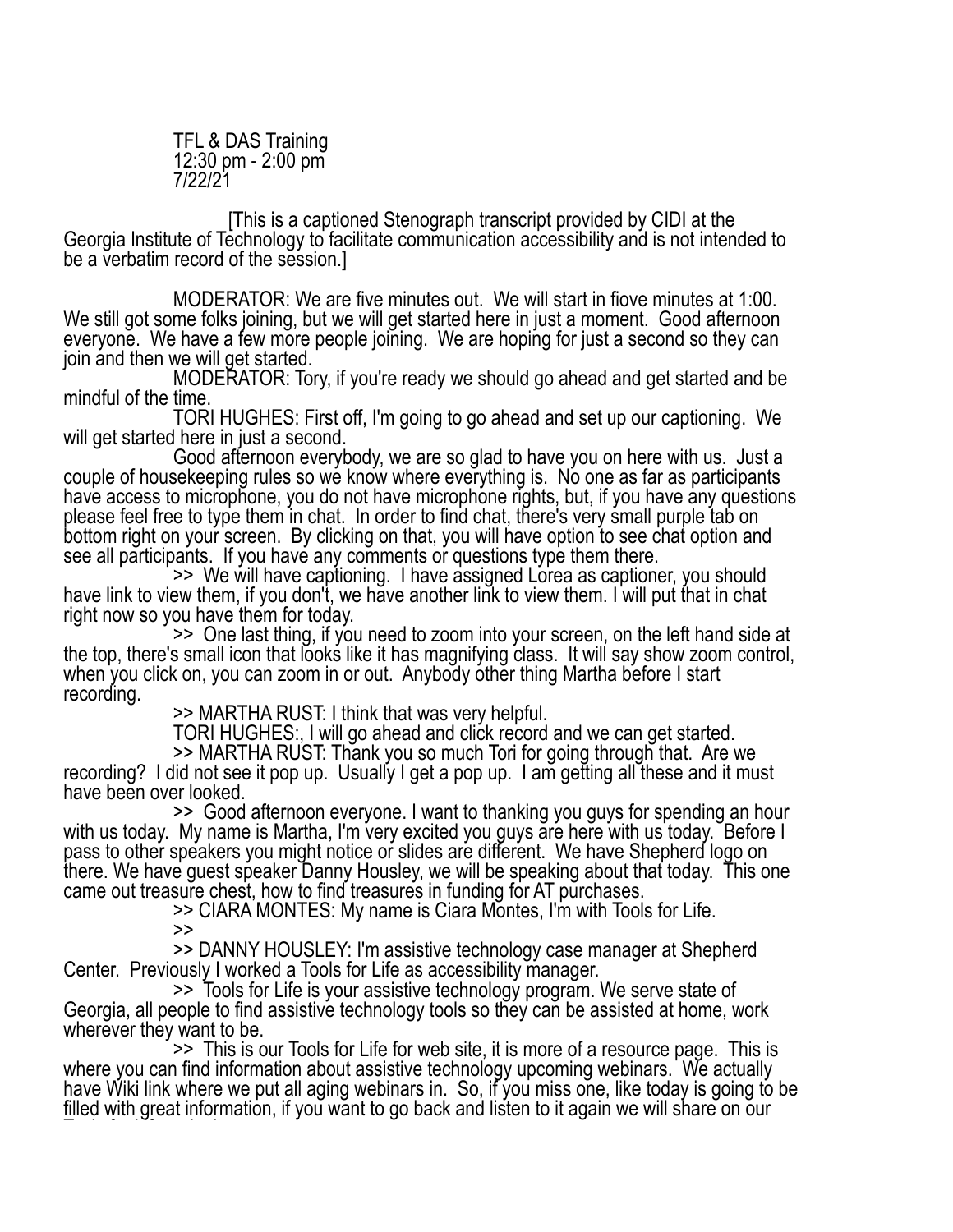Tools for Life web site.<br>>> We are partner with division of aging. We are working with 39 individuals across to state who have been in pandemic, socially isolated or having difficulty with dally living. We want you guys referrals. We have not gotten many. We are definitely wanting to work with your individuals. Please, if you have any wes about who you can refer and how this program work reach out to me or Rachel would be happy to set you up with a portal so you can get your referrals in. It is going great. Last month we talked about sol of equipment we sent out to people. This month we have gotten back some e-mails and phone calls from individuals receiving their AT and it is working with them and they are becoming for socially with their friends and becoming more [Inaudible] in their community. I want to make sure you all got this information and please refer your individuals to us. We will be happy to work with them. If you<br>need access to portal let us now. We will be happy to set you up.

 $\geq$  We provide for training. This is third one. This one is focusing on funding. . The past was care's act. June was on AT, thinking outside box on technology. Last one is aug 19. Mark your calendar down. That link is already up and working. If you have any questions about this project that we are working with you guys on let us know and we will be happy to answer.

>> Before I let go of microphone please make sure to put any questions if chat<br>box. We want to hear from you. I want to make sure we leave this open so you can ask what questions you have about funding. Danny is here and what roadblocks are you finding when working with your individuals around the state. So, if you can have some of questions you have about roadblocks Tori and I will monitor those. I know it can be very frustrating when it comes to looking for AT and what grant does this and what waiver does that and other things that tend to be a roadblock. Take a minute right now if you know of any, put them in chat box so we can address. Or, if there's certain funding questions you may have put in chat box and we will try to answer throughout this presentation. With that I will pass over to you.

The private is private hospital specializing in<br>medical treatment, research and rehabilitation for people with spinal cord, brain injuries stroke multiple sclerosis. I work in assistive technology center. The main goals for that center, we do that for environmental control, aug communication and computer access. We also have a drive-in clinic, they work to make sure people have technology they need to be able to drive safely and independently. They also work with a lot of people experiencing cognitive decline to make sure they are still safer to drive. We work with a lot of folks with dementia and other cognitive disabilities. We also have our seating clinic. That is where people come to be fitted for their chairs whether power or manual. They do positioning, pressure mapping, all kinds of good stuff. We have rehab equipment, what are tools somebody will need to transition back to<br>their home after coming here for occupational service.

>> Today we will talk about funding and one of the barriers people encounter is financial access. Traditional is often out of reach for a lot of people with disabilities in the state. It is very hard to go to the bank and get a loan for \$200 to \$300 for equipment that you need. A lot of people think that's not too bad, but when you look at some of our folks here, especially in the more rural community, they are on very fixed income, \$200 to \$300 could mean going without grocery for a week or month, or doing without paying the bill. A lot of lenders will not

do anything that small. They will take out a loan for \$1,000 and they look at your credit history.<br>>> Employment, often times people cannot get a job because of transportation<br>issues, barriers, may be person is paid sub mi Employment can hinder someone's ability to have the things they need to be able to pay bills

and be independent.<br>1991 - >> Third party funder anything that will help cover cost. Sometimes people go<br>1991 - to National Federation of Blind or Association for Blind Citizens to apply for grant or funding. Those are becoming more and more scarce, especially now that we are in throws of pandemic. A lot of places, direct funding they are actually dried up, or frozen, or they had to get rid of that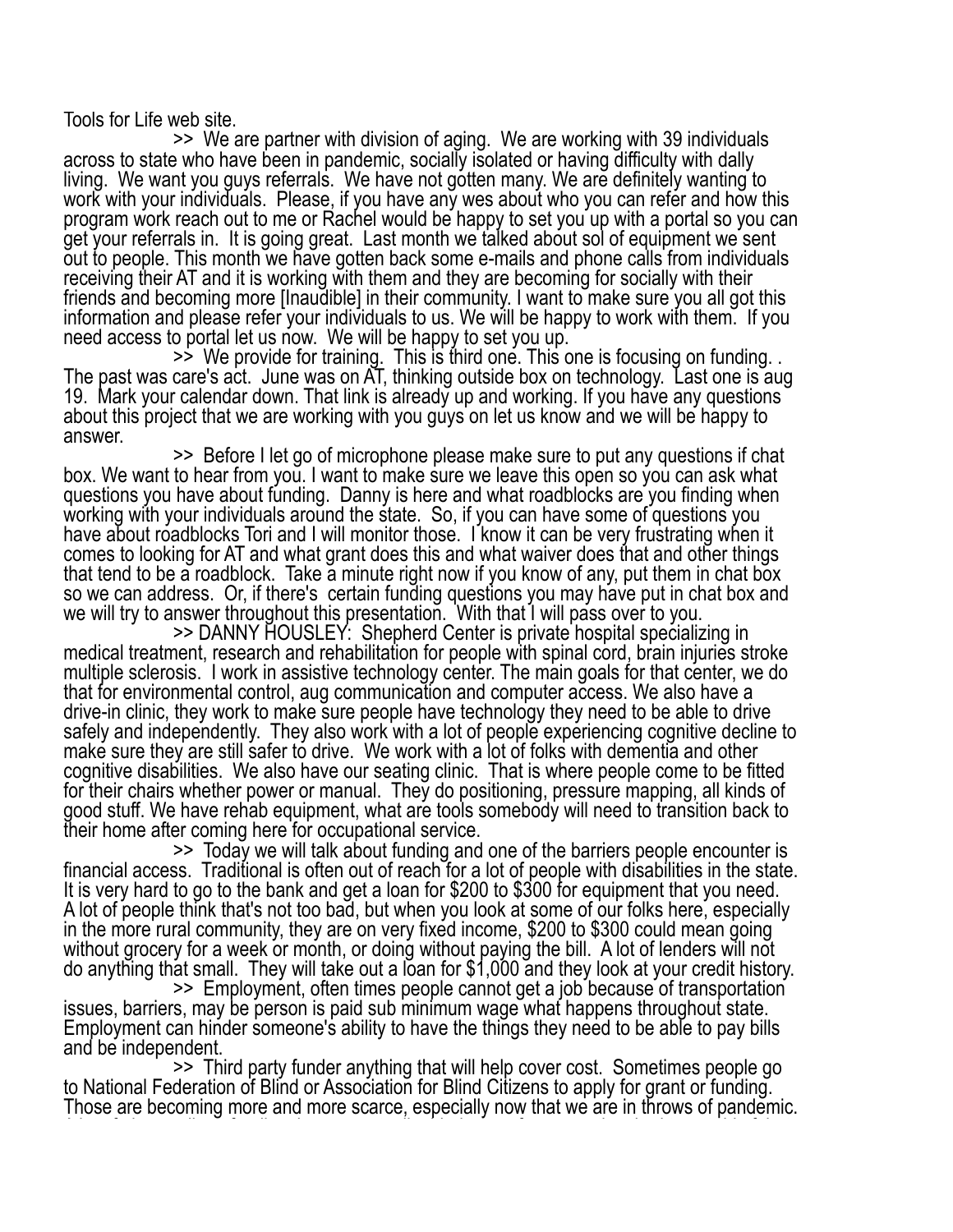A lot of places, direct funding they are actually dried up, or frozen, or they had to get rid of that program. At the end of day where do you turn? A lot of people are kind of looking alt payers of last resort. I will let Ciara talk more about what that is and what that entails.

>> CIARA MONTES:<br>>> CIARA MONTES: It is organization that covers cost after third party has exhausted funs. A lot of people are relying on funds like these. It can be medicare or medicaid. Even folks like vocational rehab will cover costs for people with disability to get back into

employment.<br>
>> I will ask audience what barriers have you encountered with funding or<br>
working with clients or maybe yourself if you have a disability? Please add in chat.<br>
>> For those looking for chat, you should see a

Please let us know what barriers you have encountered?<br>
>> I see a comment from Bill. Most of our clients just have lack of knowledge of AT.

>> That makes sense because you don't know what you don't know. Just knowing there's certain devices out there that can help.

>> So Bill, how do you help the individuals that you work with increase their<br>knowledge about AT?<br>>> GUEST SPEAKER: It is just kind of knowing the resources that's out there.<br>Often have link, with AT, I know at Tools for L our way to help them kind of navigate those options and to increase their knowledge base. It is, you know a tricky [Inaudible] plan.

>> You're totally right Danny.<br>>> When funding options change so rapidly we have had to take some of our resources off because they have dried up. They are no longer taking applications for funding because there is no funding right now. I definitely hear you on that Danielle. We have physical catalog, assistive technology that we have available for them to visit. That's awesome Bill. I<br>love that you have it up and accessible on your web site.

>> Shell, says clients we work with have needs for things that medicaid will pay for but for whatever reason they cannot get a prescription for item, we would reach out to difference resources and it always said client can reach out to their medical doctor. Any comments on that?<br>>> It is tricky, a lot of AT is not covered by insurance because it is not

considered medically necessary. Whereas you can get a prescription for Hoyer lift or chair, cane or walker, you're not going to get one for environmental access for that accessible thermostat or different kind of AT to make your environment accessible. That is where things get tricky. Even with things like wheelchair, certain futures and materials if it is manual or more light weigh that is more cost, may be they do need titanium frame. We will talk about some<br>co-pay stuff in a little bit.

**Exay Stuff in a little bit. Stuff in a little bit. Stuff in a little bit. Stuff in a little bit.** People with disability is at 21.3% compared to people without disability. These are actually people working in employment positions. Then we have unemployment rate of people with disability at 10.9% and people without disability at 5.9%. You can see people with disability have a harder time finding employment and keeping those jobs.

>> What kind of funding is there out there for people with disability? There's grants, loans, supports, services and also demonstrations what we do at Tools for Life where people are able to get their hands on technology and able to try before they buy, which

ultimately saves them from spending money on items that may not work for them.<br>>> When we talk about support and services part, when you look at some of<br>your nonprofit, independent living, Tools for Life, their services ar times they can give demonstration or some feedback or some hand's on experience with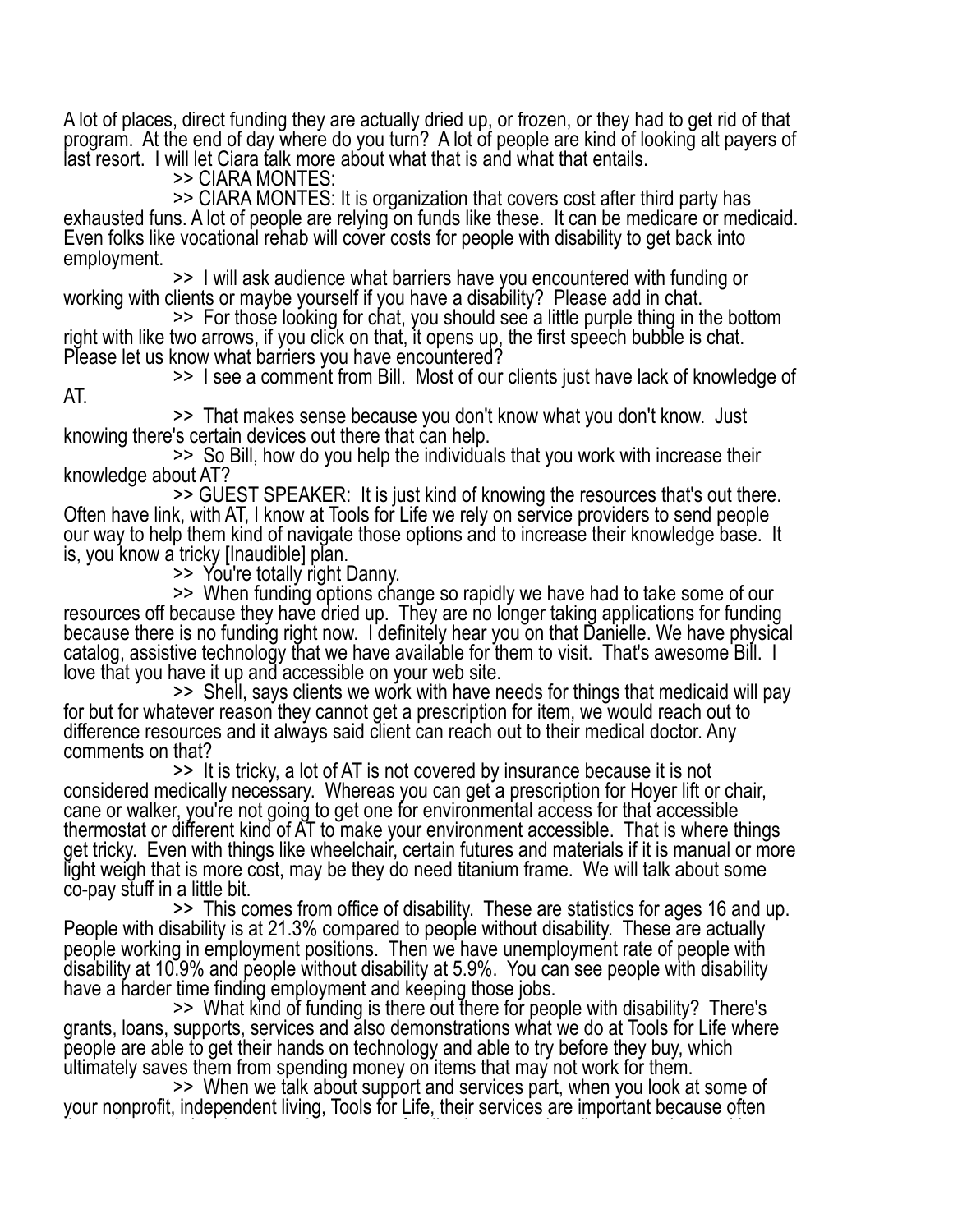times they can give demonstration or some feedback or some hand's on experience with technology that other wise would cost money. Often time those kind of supports and services from independent living centers and AT F, don't come at cost for individual and they don't need to worry about prescription or something like that. I want to reinforce the free services you get<br>from people, there's monetary value that can be placed on that.

 $\ge$  Definitely. I feel like a lot of people don't know what they don't know. I can't tell you how many times when you talked to clients that we exist are just so shocked and thankful.

>> Grants, holy grails is money you don't have to pay out. They are hard to find<br>for individuals. Some have limited funs where they can only spend a certain amount in a given<br>year so funds go very quickly.

 $\ge$   $\ge$   $\ge$  The brain and spinal cord injury trust fund is for people with spinal cord injury. The maximum amount is \$10,000 and this can be used over time. We have included

the link at the bottom of this slide. Danny, did you want to add anything about this grant?<br>>> DANNY HOUSLEY: Yes, it is very versatile, we talked about it can be used<br>for home mod's and smaller equipment as well. So any o a ramp, also smart home technologies to make a home more usable. It is very flexible, the \$10,000 you don't have to use all at once, you can use 5000 this year and the rest years later. I have heard that people are applying for brain and spinal injury trust. People just aren't getting out and engaging like they used to. Just make sure, if you do have somebody with brain and spinal cord injury they are exploring that, because that's free money they get due to having one of those conditions.

>> Danny, can you tell people for those who don't know where the money<br>actually comes from?<br>>> DANNY HOUSLEY: It is funding through DUI tickets throughout state. It has<br>one of those things where a lot of people who were ca pay a fine, but where does that money go? They wanted to make sure it would be able to be allocated the people who were going to be impacted most directly by those types of incidents. We are working on trying to expand some of the funding for that. By we, I mean a lot of advocates throughout the state, not just me. It is a good program and we want to make sure people are using it, because it is there to benefit the community.

>> I want to talk about options for co-pay assistance. This is co-pay relief program, it is diagnosis specific. You can go to their page to look at it. It is pretty broad, covers a lot of things. It can help with co-pay for doctor's visits, for services, can help, if you are looking to getting the chair, seat elevate and some of those power functions that insurance may not cover. We have web site up here. It is patient advocate.org is their web site. There's<br>form to fill out and income requirement.

>> There's also assistant fund. This can be used for healthcare assistance, for premiums, incidentals. You see with a lot of co-pay assistant programs, you do have to have a particular diagnosis of a disability or condition in order to qualify for it. The web side is tafcare s.org. I have known a couple of people who have gone through it and has success. They had medical bills covered because they were low income.

>> For patient services incorporated they can help with covering cost of medications, co-pays. . They actually have people who can help with insurance claim navigation, because that is one of the trickiest things to deal with. No matter what your status is, having disability or not. It can be so tricky. Picking the right plan that is going to cover the things you need. They can also cover legal advice at no price. Web site is www.patient servicesinc.org. Just getting the legal advise and navigating the services is invaluable.

>> Here for a ran is like shower chairs, canes and walkers. Really looks at covering the out of pocket cost, things you cannot get a prescription for. Getting help for medical supplies is a big deal. That can be a big deal as people are figuring out what kind of [Inaudible] to use.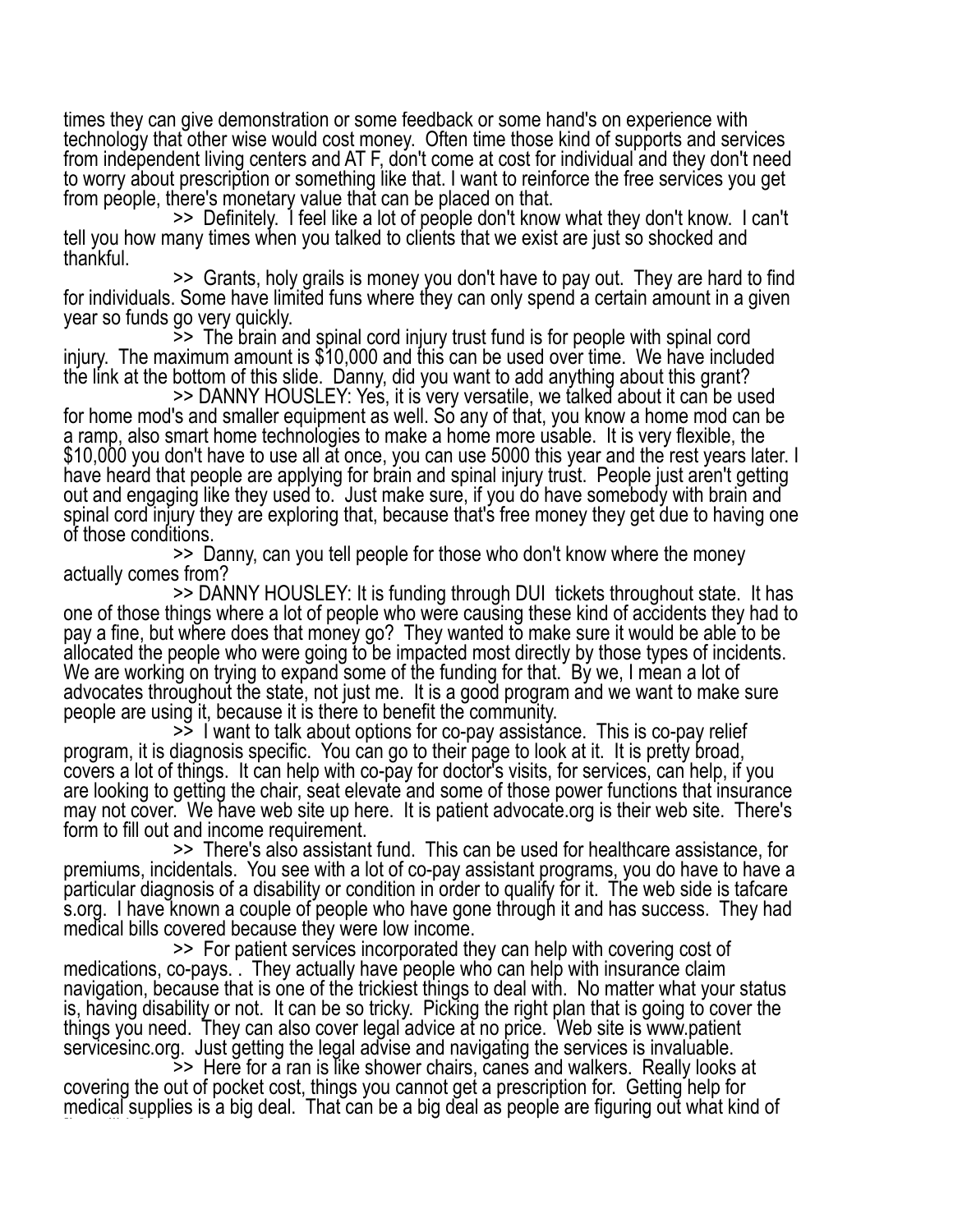[Inaudible] to use. >> Home modification --

>> Sorry to interrupt, looks like we can go back a couple of slides, phone<br>number missing for patient incorporated.<br>>> DANNY HOUSLEY: It is. If somebody can look that up while I'm talking. I<br>apologize, I don't know what ha

There's consideration you have to consider in this kind of area, does person own or rent home? If they own they have lot more flexibility, a person who is renting can still request reasonable accommodation for home. Sometimes there maybe cost sharing involved with getting modification. The other thing to consider, if you are renting and have rent install a raft bars, generally those stay with the home if you move. That's why sometimes people who rent don't want to do a lot of modifying, because that's money they will sink if for equipment they will not be able to bring with them.

>> We do have a program here in Georgia called metro fair housing, our fair housing act. . They do handle tenant landlord dispute, disability discrimination when it comes

to renting a home. >> FODAC does have program for specific modification. They have numb of programs they have worked with over the years that's trusted to provide those services. FODAC is also good option when it comes to getting durable medical equipment. Sometimes with D&E, if you get a huh power chair, you have to pay for battery, which is 200 to \$300, but you get the rest of the device for free. With supplies they do have things like incontinent supplies and wound care things. It just depends on what they have been able to maintain from different vendors and donations.

>> FODAC also has program for computers called reboot. They have helped a lot of people get laptops and computers, with limited software. Sometimes just getting affordable computer is first step. They web site is fodac.org. They are also a good place to donate to as well. It can be for clothing, large furniture item. Depending on where you are in Georgia they have pick up and drop off sites all throughout state. Keep them in mind, not only for D&E, but for home modifications. They do get vehicles with lifts and chairs already this them. It is good to check with them. For a lot of their vans they try to get those out for \$10,000. I know that sounds like a lot, but when you look at the cost of a new van, \$50,000 to \$60,000.

>> Department of community affairs is another good organization to keep in your tool box of resources. They have partnership with SILC. Right now, I think that program is on hold, they were doing home modifications. The way it was working they partnered with DCA, they doled out money to each of independent centers throughout state to provide modifications for people. They also have weatherization programs. They do provide community support and have resources for rental assistance as well. They also work closely with unit way and other nonprofits in state. You can find more office at www.dca.ga.gov.<br>People are always advocating that people have access to that program.

>> The HOME program, local government. This program can be used for people who own their home. Or it can be used by a landlord who wants to make a home more accessible and then anybody who had has [Inaudible] is also eligible. That's community block grant they have access to. That's something you usually don't have to come out of pocket for.<br>>> The community development block grants. As I mentioned earlier HUD

program, it is specific area of community block grant. They do have different ones for different communities. Sometimes you can get BG, you can get those for people who may have native ancestry, different part of states have access to some of these different community block grans. It is always good to check with the HUD program. Tanikia Jackson is head of HUD program. They will give you [Inaudible] what they look like, what communities they serve. I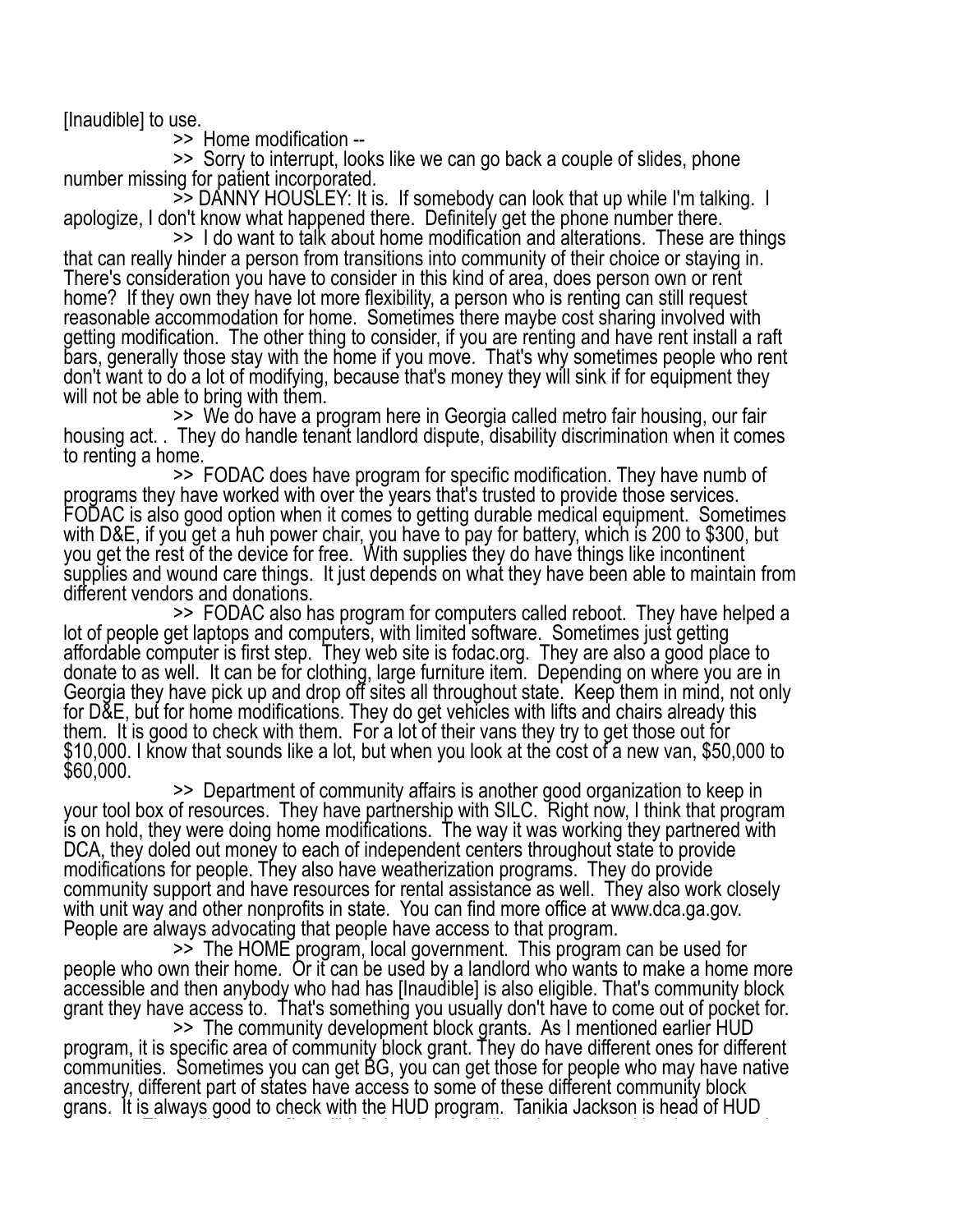program. They will give you [Inaudible] what they look like, what communities they serve. I know there's eligibility requirements. It is always good when you look at people in more rural environment.

>> We will talk about -- Ciara, are you covering this, I fill like I've been filibustering.

>> >> CIARA MONTES: Vocational rehab they have people there to work with you directly. Employment, they know process for requesting and reporting to counselor. Web site is www.gvra.georgia.gov. They can figure out what tools will be needed to get person into gainful employment.<br>>> MDA, muscular dystrophy association. They have national equipment

assistance, they have peer support. I'm aware of one that exists in Atlanta.<br>>> DANNY HOUSLEY: They tend to have multiple chapters throughout to state.

>> CIARA MONTES: That's MDA.<br>>> DANNY HOUSLEY: The Georgia center of deaf and hard of hearing is >> DANNY HOUSLEY: The Georgia center of deaf and hard of hearing is <br>statewide program. They have things for people with hearing and other disabilities. TEDP is tell communication distribution program. This can be used with person with hearing disability to get access to caption phone, audio communication, anything that is going to help them with telephone access. One of things that make's Georgia's program unique is people with communicated disability can also go through this program to get speech generated device. It takes work. These programs are no cost to individual. So a person who has communicated related disability you is get those devices at no cost, because it comes from tax on your phone bill.

>> I can connect person is for people with dual sensory disabilities. Degree of visual loss with hearing loss. I can connect with that. It can cover anything that is going to be for information access. People have gotten smart phones, video magnifiers, computers and other equipment through that program. Again, that's federal grant they get to provide that equipment to the individual. Their web site www.gcdhh.org. It is for people with dual, hearing and communication [Inaudible]. They can get equipment and don't have to come out of pocket, which can be lifesaver when it comes to computer equipment and fancy smart phone that can open up world of opportunities for someone.

that can open up to some up to some of opportunities for some of glasses every 3 years. They also cover up to 2 digital hearing aids. They have income glasses every 3 years. They also cover up to 2 digital hearing aids. Th requirements as well. You have to be low income in order to qualify for those services. For hearing aids, you have to have audiologist report a well. Hearing aids are very pricey and<br>glasses to. They try to make sure people have access to those items.

 $\ge$   $\ge$   $\le$  CIARA MONTES: Walton options is resource for Tools for Life. They have star program. It is center for independent, they provide resources to help people with disabilities live in community. They have 3 offices, you have one in Augusta, north Augusta and Walterboro. They can take old pieces of AT and durable medical equipment, sanitize and get it ready for someone else to use at little to no cost.

>> I don't know, Martha, do you want to chime in about Walton options.

>> MARTHA RUST: No, they have been doing a lot of resources in [Inaudible]. If you are in need contact Walton options.<br>>> CIARA MONTES: I will pass to Danny to talk about medicaid waivers

>> DANNY HOUSLEY: When we talk about waiving, that usually means somebody is giving something up, with medicare, you are giving up institution and living in community. This is for people with IDD, they cover medical equipment supplies, vehicle adaptation, behavioral supports. Often times there's age requirements as well. When you look at something like independent care waiver program ICWP, you have to be between ages of 21 and 64 and have hospital level of care. You have to have a physical disability or traumatic brain injury to qualify for the group to qualify for the year personal support informations, home health, home<br>They can cover personal support informations, home health, home health, home health, home health, home health,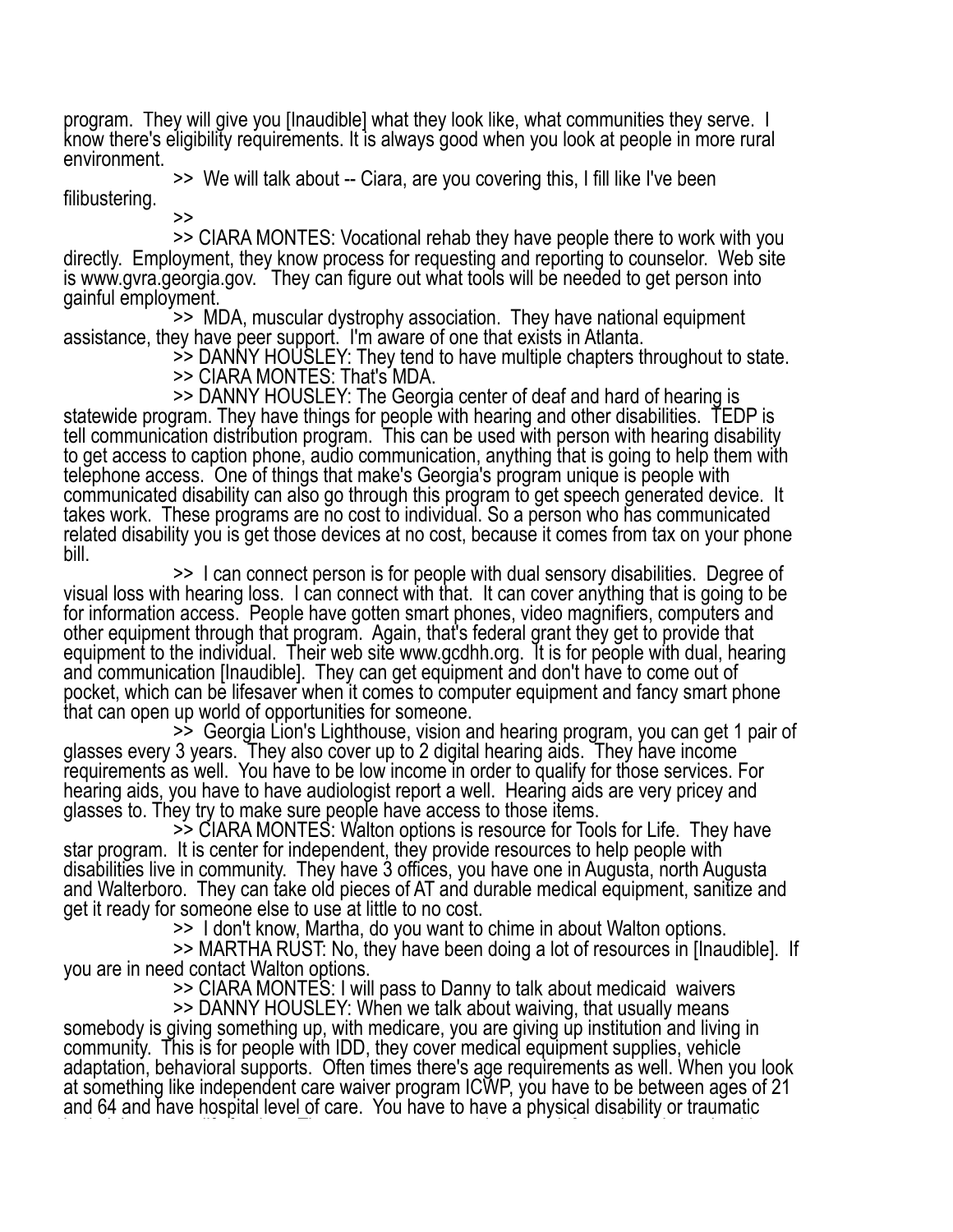brain injury to qualify for that. They can cover personal support informations, home health, specialized medical equipment, supplies, counseling, emergency response system and some home modification. At Georgia medical care foundation is organization that manages ICWP. I have seen waiting list on that move quickly. You can learn more by going to www. Gmcf[Inaudible].<br>>> Elderly and disability waiver, also service option uses resources in

community environment also known as source. This is for people elderly and disabled. Again, hospital level of care. They can help with serve coordination, adult day care and alternate living. They also do home delivers meals and respite care. I do suggest going to ADL, web site, there's really good support services that people can take advantage of at no cost.

The Georgia pediatric program, you can have multiple diagnosis to qualify.<br>They can help with nursing services, personal care support, IV therapies, wound care. It is there to help parents and make sure they are getting affordable care for their children. Number is 770 -458-8500<br>>> I do want to talk about FCC broad band benefit program. After COVID-19

everybody turned to [Inaudible]. A discount of up to \$100 for laptop or tablet. If you go to fcc.gov that has application for that program there. It is very important for people in rural

community to have that access.<br>>> Away want to wrap things up by talking about planning for the future.<br>There's program in Georgia called stable, achieving better live experience was passed several years ago. Part of that was establishing stable accounts, it is tax free savings plans for disability related expenses. One of the problems with our system is people cannot save money for planning for future, large expenses without it potential his impacting their benefits. With this program, you can add up to \$15,000 a year. If you're employed you can add up to \$12,760. The money can be put into this accounted and it will not affect their medicaid etc.. You do get a stable visa card for paying for expenses. It is directly funding [Inaudible], there's five investment options as well that you can explore in the bank that covers those accounts with Georgia. You have to have acquired a disability before the age of 26. You know, people with any kind of intellectual disability that qualifies, but onset has to have occurred before 26. If you have a brain injury, or spinal cord it has to have happened before you turned 26. You also have to meet one of following criteria, be entitled to SSI or SSDI or have condition under compassionate allowances. Account can be set up by beneficiary, parent or guardian or by

themselves. So parent can take account out for their child or person they are taking care of.<br>>> Qualified expenses what you with cause that card on, basic living expenses,<br>housing, transportation, lift, any kind of AT can training, personal support services, legal fees and health and wellness. It is really good<br>program. The person in charge of how money is being spent.

 $\sim$   $\ge$   $\ge$  If you go to Georgia stable.com it gives information about each of those. It is very easy application process. You can also call 800 number, 800-439-1653 to get that account set up. For Georgia it is called Georgia stable. Very good program. I recommend a lot of people look into this, because it is a way to plan for future needs without reasoning the<br>risk of losing some of those valuable benefits..

>> Funding resources. You can find all your contact sources for CIL, ADRC, AAA. It has resources as well as options as well.

>> We are happy to answer any questions that may have come up, because I<br>have not been able to look at chat box.<br>TORI HUGHES: A-okay, I have been looking at that. We do have a question, is

list of waivers and [Inaudible] going to be available after presentation. Yes, we will post on our web site as well as transcript. You will be able to access it later. There was a lot of great information in here. I learn something knew all the time. Thank you Ciara, she put information up, it is 1-800-366-1781. Was this helpful to you guys? Did you learn about new funding sources available? Please let us know. We want to make sure we covered any questions that